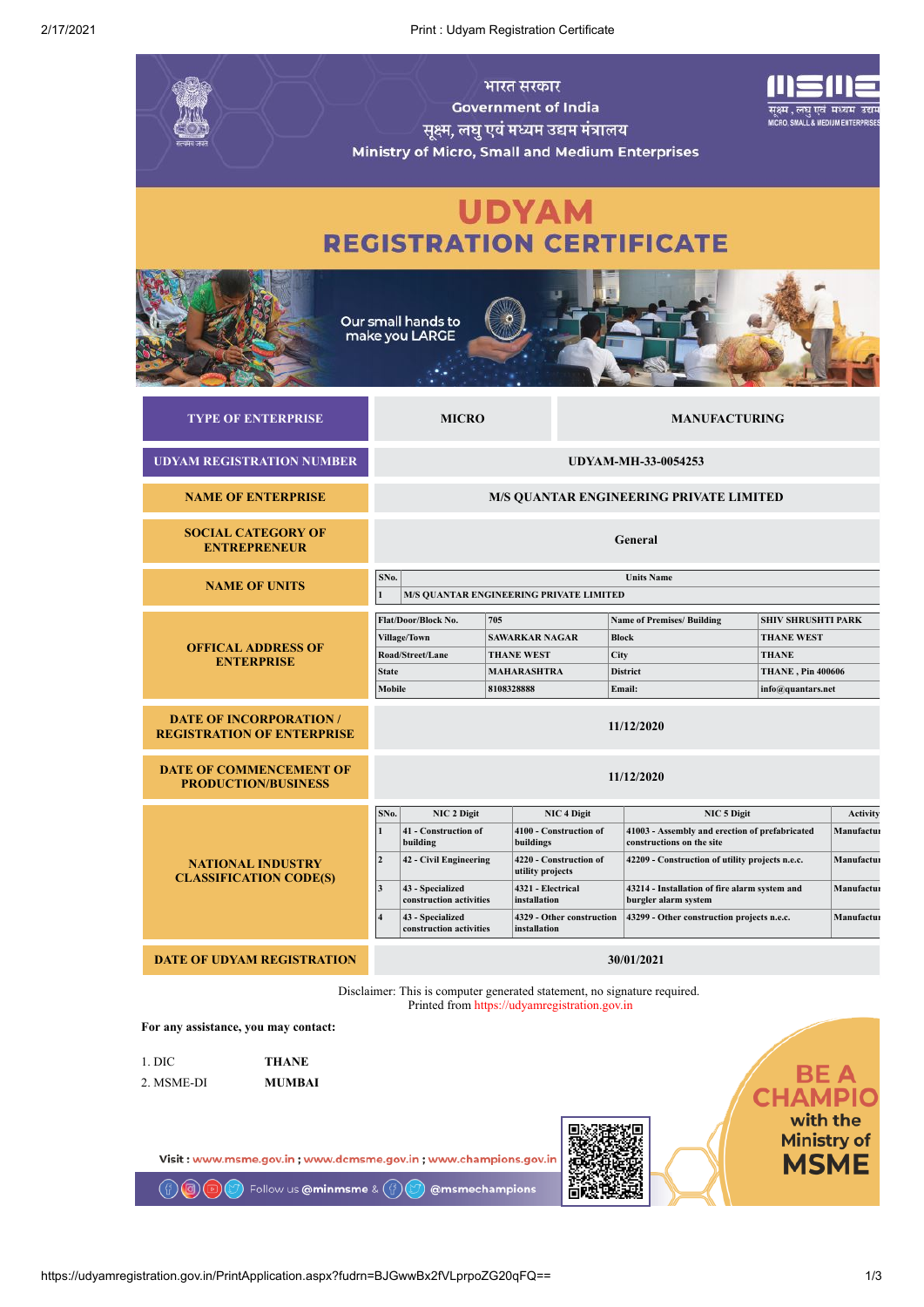2/17/2021 Print : Udyam Registration Certificate

# भारत सरकार **Government of India**

उद्यम

सूक्ष्म, लघु एवं मध्यम उद्यम मंत्रालय

Ministry of Micro, Small and Medium Enterprises

**Udyam Registration Number : UDYAM-MH-33-0054253**

| <b>Type of Enterprise   MICRO</b>  |                                                     | <b>Major Activity</b> Manufacturing                   |                                            |
|------------------------------------|-----------------------------------------------------|-------------------------------------------------------|--------------------------------------------|
|                                    | <b>Type of Organisation</b> Private Limited Company | <b>Name of Enterprise</b>                             | M/S QUANTAR ENGINEERING<br>PRIVATE LIMITED |
| <b>Owner Name</b>                  | M/S QUANTAR ENGINEERING<br>PRIVATE LIMITED          | <b>PAN</b>                                            | AAACO7110L                                 |
| <b>ITR for Previous Year No</b>    |                                                     | <b>ITR Type</b> $NA$                                  |                                            |
| Do you have GSTIN   Yes            |                                                     |                                                       | <b>Mobile No. 8108328888</b>               |
|                                    | <b>Email Id</b> info@quantars.net                   | <b>Social Category</b>                                | General                                    |
| <b>Gender</b> Male                 |                                                     | Specially Abled(DIVYANG) No                           |                                            |
| Date of Incorporation   11/12/2020 |                                                     | Date of Commencement of<br><b>Production/Business</b> | 11/12/2020                                 |

#### **Bank Details**

|                                         | <b>Bank Name   ICICI BANK LIMITED</b> |
|-----------------------------------------|---------------------------------------|
|                                         | <b>IFS Code</b> ICIC0000268           |
| <b>Bank Account Number 026805006218</b> |                                       |

## **Employment Details**

| Male $ 1$    |  |
|--------------|--|
| Female $ 2 $ |  |
| Other $ 0 $  |  |
| Total 3      |  |

**Investment in Plant and Machinery OR Equipment (in Rs.)**

| Written Down Value (WDV) as on 31st March of the Previous Year 2018-19 (A)                                  |  |
|-------------------------------------------------------------------------------------------------------------|--|
| Exclusion of cost of Pollution Control, Research & Development and Industrial Safety Devices during 2018-19 |  |
| Net Investment in Plant and Machinery OR Equipment $[(A)$ - $(B)]$                                          |  |
| Total Turnover (A) during 2018-19                                                                           |  |
| Export Turnover (B) during 2018-19                                                                          |  |
| Net Turnover $[(A)-(B)]$                                                                                    |  |

### **Unit(s) Details**

| <b>SN</b> | <b>Unit Name</b>                                  | Flat | Building                           | <b>Village/Town</b>             | <b>Block</b>         | Road          | City         | Pin    | <b>State</b>       | <b>District</b> |
|-----------|---------------------------------------------------|------|------------------------------------|---------------------------------|----------------------|---------------|--------------|--------|--------------------|-----------------|
|           | <b>M/S OUANTAR ENGINEERING</b><br>PRIVATE LIMITED | 705  | <b>SHIV SHRUSTI</b><br><b>PARK</b> | <b>SAWARKAR</b><br><b>NAGAR</b> | <b>THANE</b><br>WEST | THANE<br>WEST | <b>THANE</b> | 400606 | <b>MAHARASHTRA</b> | THANE           |

### **Official address of Enterprise**

| Flat/Door/Block No. | 705                   | <b>Name of Premises/ Building</b> | <b>SHIV SHRUSHTI PARK</b>     |  |
|---------------------|-----------------------|-----------------------------------|-------------------------------|--|
| Village/Town        | <b>SAWARKAR NAGAR</b> | <b>Block</b>                      | <b>THANE WEST</b>             |  |
| Road/Street/Lane    | <b>THANE WEST</b>     | City                              | <b>THANE</b>                  |  |
| <b>State</b>        | MAHARASHTRA           | <b>District</b>                   | THANE . <b>Pin</b> : 400606   |  |
| Mobile              | 8108328888            | <b>Email:</b>                     | $ info(\hat{a})$ quantars.net |  |

#### **National Industry Classification Code(S)**

| <b>SNo.</b> Nic 2 Digit                  | Nic 4 Digit                                | Nic 5 Digit                                                              | <b>Activity</b> |
|------------------------------------------|--------------------------------------------|--------------------------------------------------------------------------|-----------------|
| $ 41$ - Construction of building         | 4100 - Construction of buildings           | 41003 - Assembly and erection of prefabricated constructions on the site | Manufacturing   |
| $ 42 -$ Civil Engineering                | $ 4220$ - Construction of utility projects | 42209 - Construction of utility projects n.e.c.                          | Manufacturing   |
| 43 - Specialized construction activities | 4321 - Electrical installation             | 43214 - Installation of fire alarm system and burgler alarm system       | Manufacturing   |
| 43 - Specialized construction activities | 4329 - Other construction installation     | 43299 - Other construction projects n.e.c.                               | Manufacturing   |